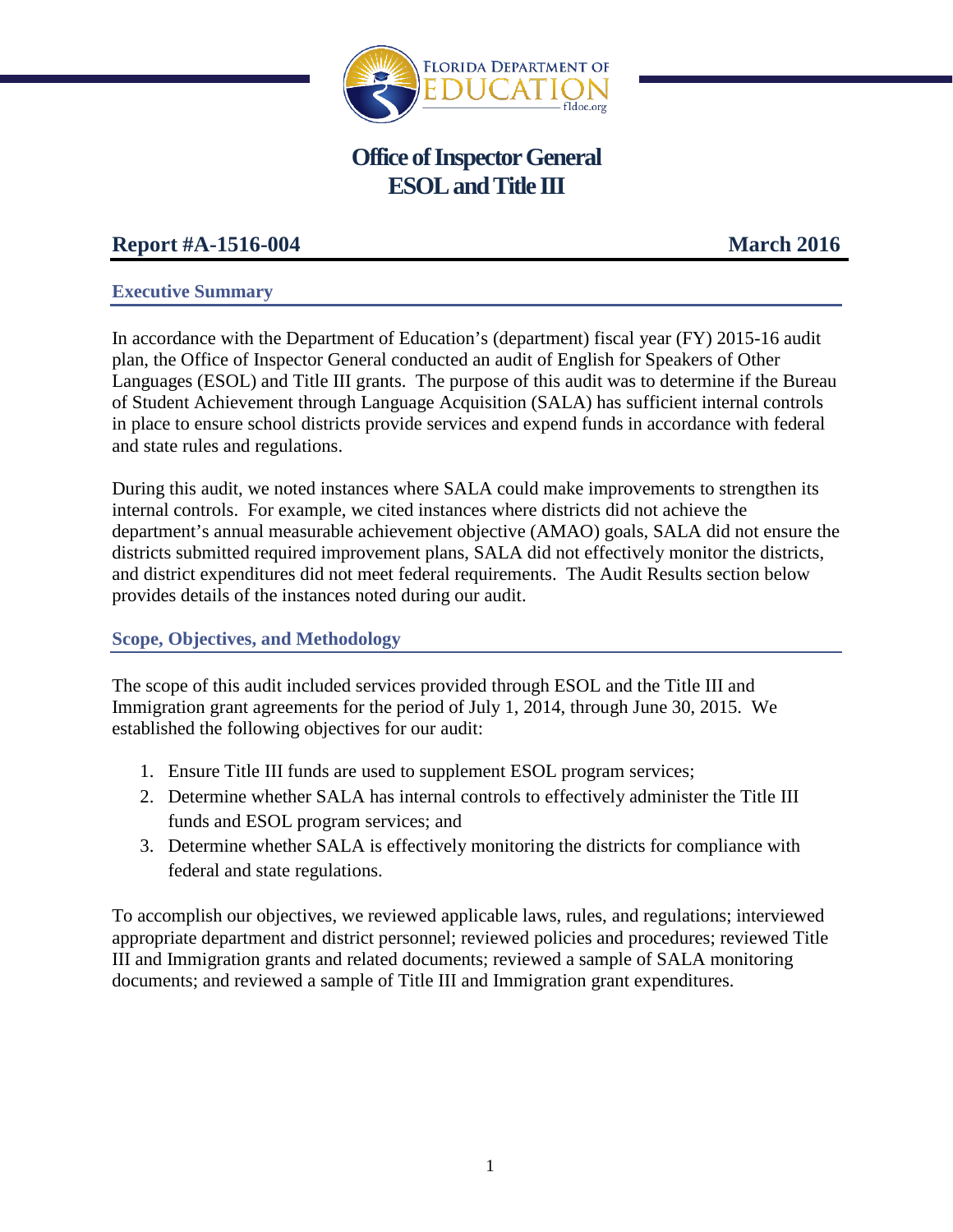#### **Background**

The primary focus of SALA is to assist schools and districts to increase the English proficiency and student academic achievement of Florida's English Language Learners (ELL). SALA is responsible for ensuring that these students receive comprehensible instruction by monitoring schools and districts for compliance with state and federal rules, regulations, the 1990 League of United Latin American Citizens et al. v. the State Board of Education Consent Decree (Consent Decree), and the 2003 Modification of the Consent Decree. SALA personnel provide assistance to schools, districts, school board personnel, teachers, parents, and community organizations in all areas of education for ELLs and ESOL program services. ESOL services include appropriately identifying students with limited English proficiency, conducting assessments, providing equal access to appropriate programming, ensuring certification for personnel, and monitoring for the achievement of established goals and compliance with program requirements. Seventy-four districts participate in ESOL program services.

SALA also manages the Title III grants, which are federal funds dispersed to eligible districts for the purpose of increasing the English proficiency and student academic achievement of ELLs. This federal funding focuses on providing supplemental professional development to teachers of ELLs and on providing scientifically research-based academic programs to assist ELL academic achievement and English language acquisition. The overall goal of the Title III program is to ensure that students with limited proficiency in English learn the language and master challenging academic content standards. Title III funds must be used in pursuit of this goal and must be used to supplement the federal, state, and local funds. For FY 2014-15, the federal funds for Title III totaled \$43,667,337. The department allocated \$33,597,508.47 to 52 eligible districts and an additional \$5,185,496 to 15 districts for recently arrived immigrant children and youth. The remaining funds were used for administrative and Comprehensive English Language Learning Assessment (CELLA) costs.

The No Child Left Behind (NCLB) Act was enacted in 2002 to close the achievement gap with accountability, flexibility, and choice, so that no child is left behind.<sup>[1](#page-1-0)</sup> The NCLB follows four principles, which include holding schools accountable for results, giving states and districts flexibility in how they spend federal money, using scientific research to guide classroom practice, and involving parents by giving them information and choices about their children's education.<sup>[2](#page-1-1)</sup> NCLB put in place measures that exposed achievement gaps among traditionally underserved students and their peers. This focus on accountability has been critical in ensuring a quality education for all children, yet also revealed challenges in the effective implementation of this goal. $3$ 

Over time, many states found the NCLB requirements to be unrealistic, and congress has responded with a law that will focus on the clear goal of fully preparing all students for success in college and careers. On December 10, 2015, President Obama signed into law the Every Student Succeeds Act (ESSA) to replace the NCLB. The new law builds on key areas of

- <span id="page-1-2"></span><span id="page-1-1"></span><sup>2</sup> NCLB information at <u><http://www.fldoe.org/policy/edu-laws-legislation/no-child-left-behind/index.stml></u>
- <sup>3</sup> ESSA information at <http://www.ed.gov/essa>

<span id="page-1-0"></span><sup>&</sup>lt;sup>1</sup> NCLB Act at <http://www2.ed.gov/policy/elsec/leg/esea02/index.html>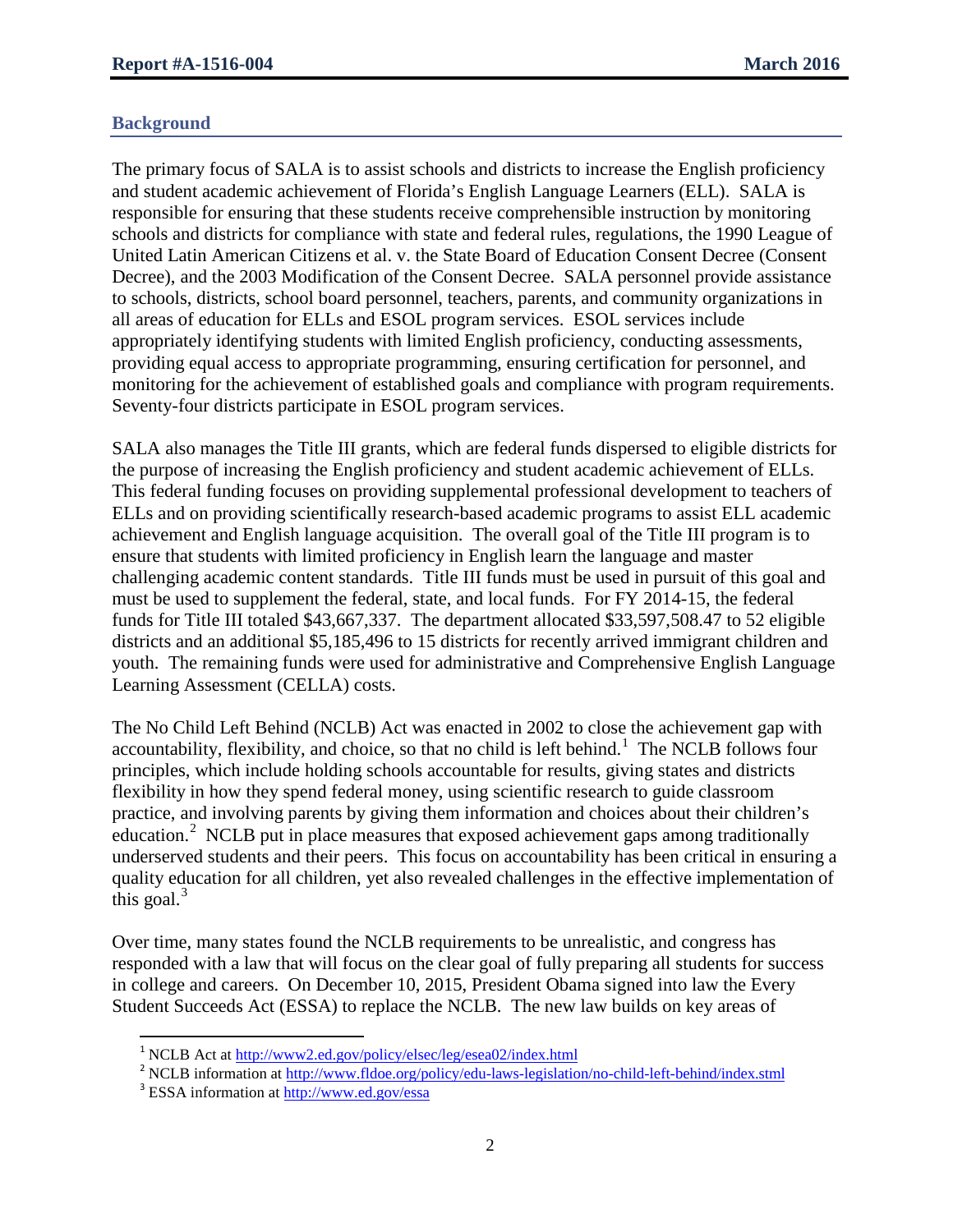progress in recent years, and includes provisions that will help to ensure success for students and schools. The U.S. Department of Education will work with states and districts to begin implementing the new law. However, the NCLB was the controlling law during the scope of this audit and performance was therefore measured against the requirements of the NCLB.

# **Audit Results**

#### Finding 1: Districts did not achieve the department AMAO goals

Section  $3211(a)(1)$  of the NCLB states, "Each State educational agency or specially qualified agency receiving a grant under subpart 1 shall develop annual measurable achievement objectives for limited English proficient children served under this part that relate to such children's development and attainment of English proficiency while meeting challenging State academic content and student academic achievement standards as required by section 1111(b)(1)." The department developed three goals for limited English proficient children. The goals for FY 2010-11 through FY 2013-14 are reflected under each AMAO result.

#### *AMAO 1 Results*

AMAO 1- Progress toward English Language Acquisition as measured by CELLA. This measure reflects the percent of K-12 students making gains (moving up proficiency levels) in each of the three CELLA domains: listening/speaking, writing, and reading. In order for a district to meet the AMAO 1 goal, the district must demonstrate that a specific percentage of their English language learners are making gains in each domain.

| Year               | Listening/Speaking (K-12) | Writing $(K-12)$ | Reading $(K-12)$ |  |  |  |
|--------------------|---------------------------|------------------|------------------|--|--|--|
| $2010 - 1$         |                           |                  |                  |  |  |  |
|                    |                           |                  |                  |  |  |  |
| 2011-12<br>2012-13 | −−                        |                  |                  |  |  |  |
| $2013 - 14$        |                           |                  |                  |  |  |  |

 $AMAO 1$  Goals  $(\%)$ 

The AMAO 1 results for the 74 districts indicated the following:

- For FY 2010-11, 22 (30%) did not meet the goal, 36 (49%) met the goal, and 16 (22%) did not receive results.
- For FY 2011-12, 34 (46%) did not meet the goal, 24 (32%) met the goal, and 16 (22%) did not receive results
- For FY 2012-13, 24 (32%) did not meet the goal, 34 (46%) met the goal, and 16 (22%) did not receive results.
- For FY 2013-14, 48 (65%) did not meet the goal, 11 (15%) met the goal, and 15 (20%) did not receive results.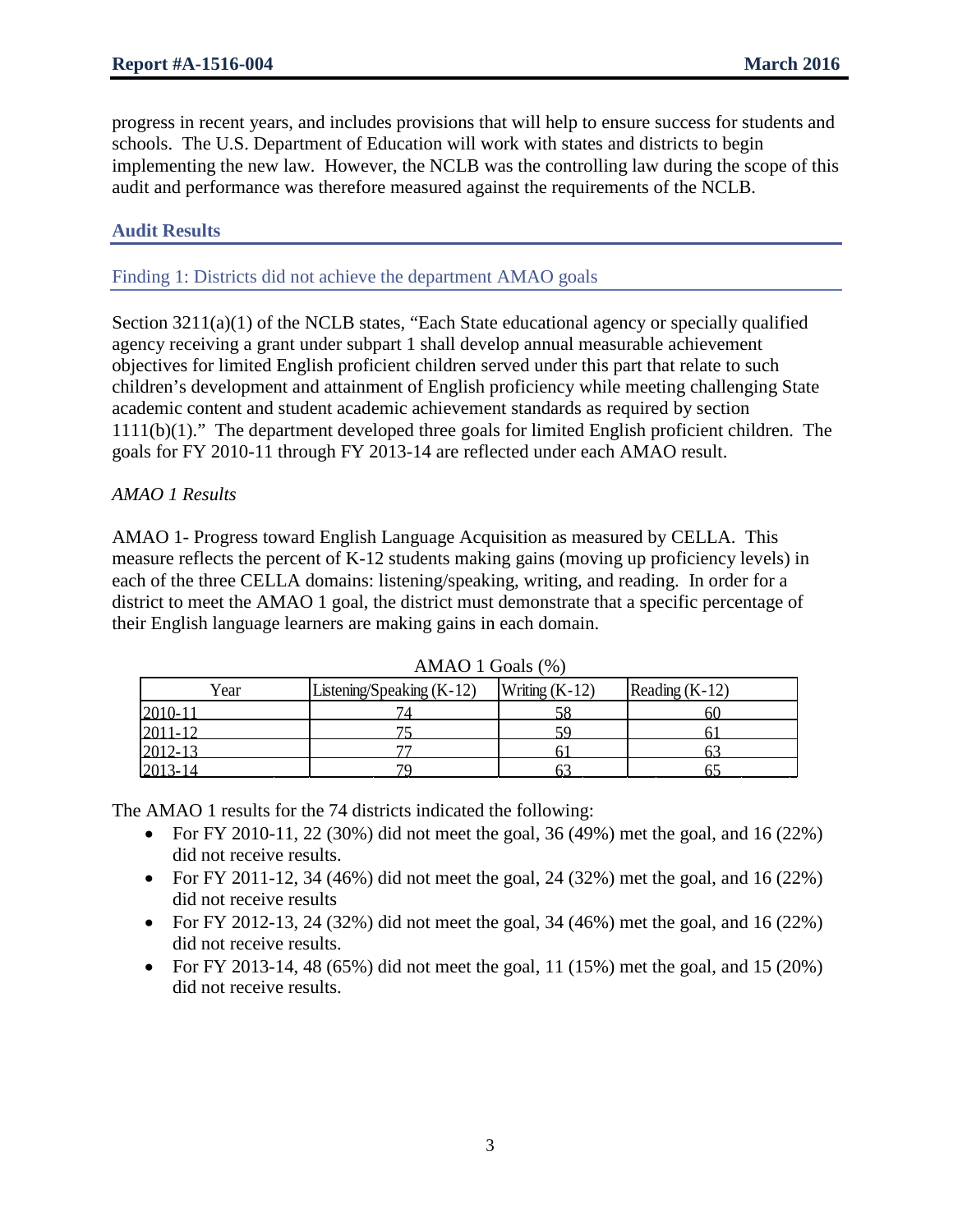AMAO 1 Results



#### *AMAO 2 Results*

AMAO 2- English language acquisition proficiency as measured by CELLA. This measures the percent of each grade cluster of students who score proficient in each of the CELLA domains: listening/speaking, writing, and reading. In order for a district to meet the AMAO 2 goal, the district must demonstrate that a specified percentage of their English language learners are proficient in all three domains.

| $1$ m/m $10z$ Obtain (70) |       |         |         |          |  |
|---------------------------|-------|---------|---------|----------|--|
| Year                      | $K-2$ | $3 - 5$ | $6 - 8$ | $9 - 12$ |  |
| 2010-11                   |       |         | 16      |          |  |
| 2011-12                   |       |         | 16      |          |  |
| 2012-13                   | ∠∪    | 24      |         |          |  |
| 2013-14                   |       | 26      | 24      |          |  |

 $AMAO$  ? Goals  $(\%)$ 

The AMAO 2 results for the 74 districts indicated the following:

- For FY 2010-11, 29 (39%) did not meet the goal, 25 (34%) met the goal, and 20 (27%) did not receive results.
- For FY 2011-12, 35 (47%) did not meet the goal, 19 (26%) met the goal, and 20 (27%) did not receive results.
- For FY 2012-13, 40 (54%) did not meet the goal, 14 (19%) met the goal, and 20 (27%) did not receive results.
- For FY 2013-14, 42 (57%) did not meet the goal, 12 (16%) met the goal, and 20 (27%) did not receive results.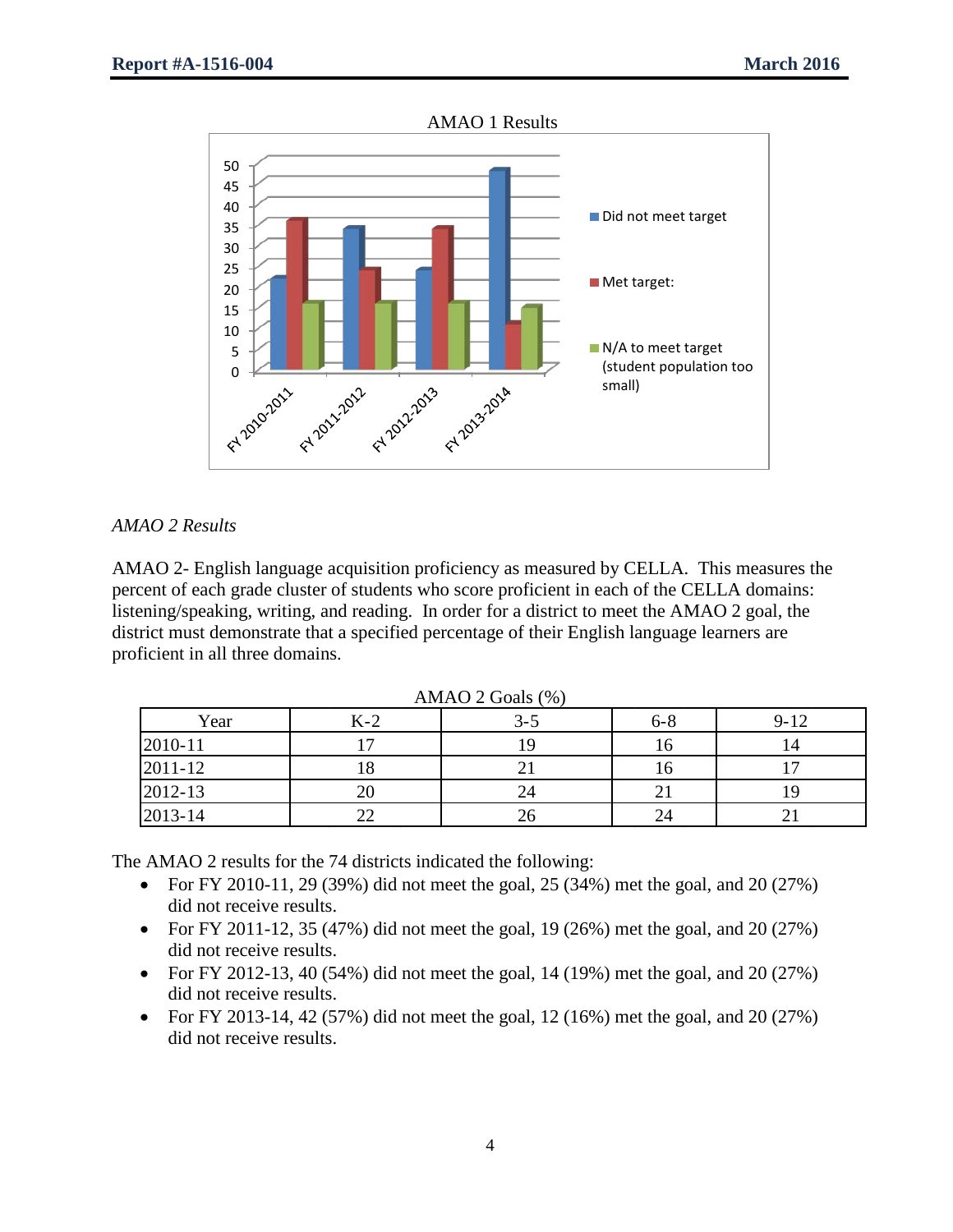AMAO 2 Results



# *AMAO 3 Results*

AMAO 3 – Content achievement performance indicator for reading and mathematics. The state objective for the 2016-17 school year is to reduce the number of non-proficient students by 50%, using 2010-11 as the baseline year.

The baseline and resulting expected goal for AMAO 3 varies for each district. Annual milestone percentages were developed for each district by distributing the expected percentage change across the six fiscal years that followed the baseline year. However, the districts are currently permitted to determine their own annual AMAO 3 goal on the Title III grant applications rather than adhere to the milestone percentages developed by the department. Many districts did not meet their own goals, most of which were less stringent than the annual milestone percentages.

The AMAO 3 results for the 74 districts indicated the following:

- For FY 2011-12, 52 (70%) did not meet the goal, 3 (4%) met the goal, and 19 (26%) did not receive results.
- For FY 2012-13, 54 (73%) did not meet the goal, 3 (4%) met the goal, and 17 (23%) did not receive results.
- For FY 2013-14, 52 (70%) did not meet the goal, 5 (7%) met the goal, and 17 (23%) did not receive results.

When using the annual milestone percentages, more than half of the districts (70%) did not meet the expected goal for FY 2013-14. At the conclusion of FY 2013-14, the districts should have reached the halfway mark for their FY 2016-17 goals. In reading, 31 of the 74 districts failed to make progress, 41 districts made progress ranging from 7.69% to 87.5%, one district achieved the goal, and one did not receive a proficiency score. In math, 8 of the 74 districts failed to make progress, 59 districts made progress ranging from 7.69% to 90.91%, five districts achieved the goal, and two did not receive proficiency scores.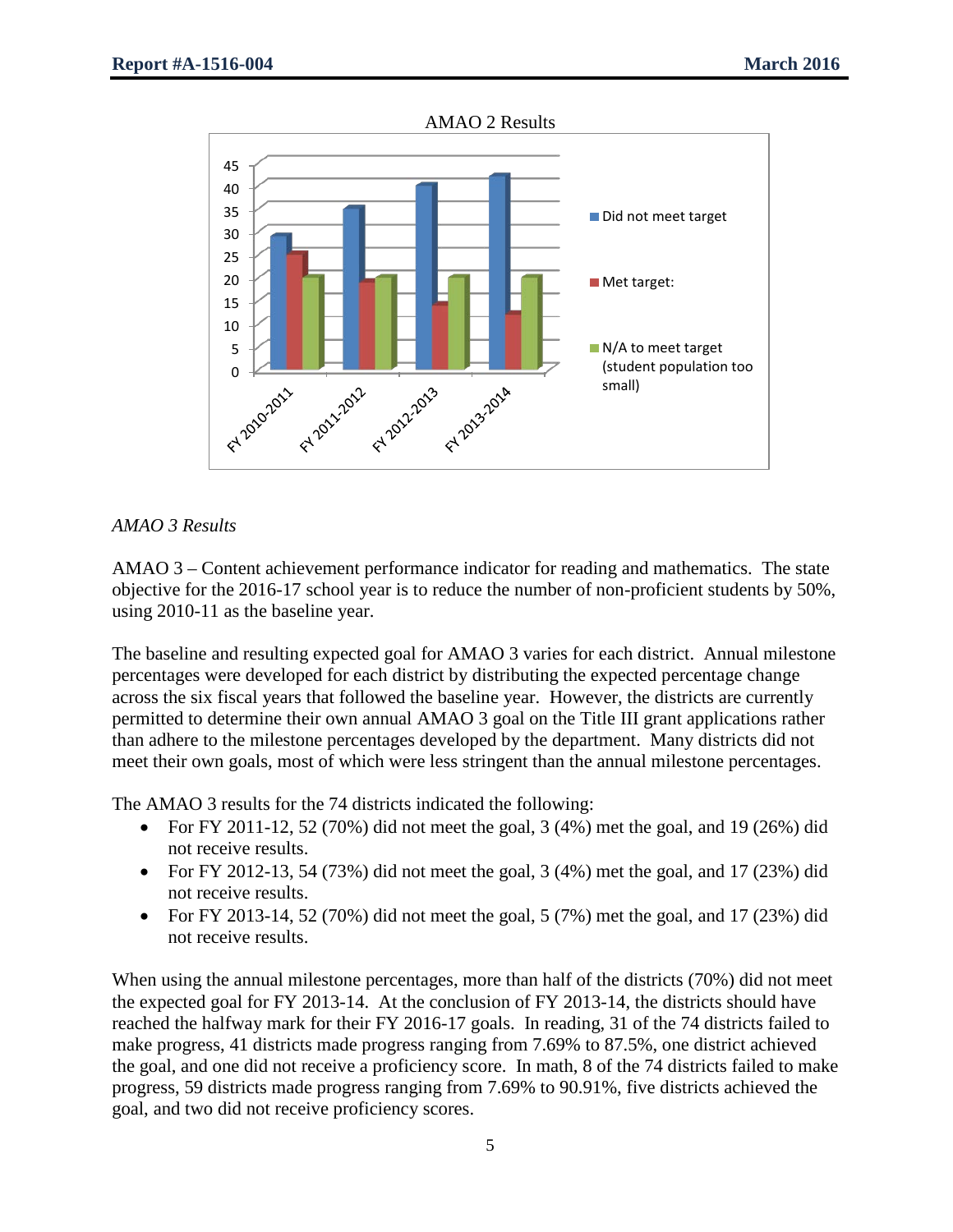AMAO 3 Results



During the audit period, SALA required the districts that failed to meet their goals to develop an improvement plan. SALA did not always ensure that the districts submitted improvement plans or implement any of the other actions set forth in the NCLB, as indicated in the next finding. However, many states have found the goals related to the NCLB to be unrealistic, and congress responded with a law that will focus on the clear goal of fully preparing all students for success in college and careers. On December 10, 2015, President Obama signed into law the Every Student Succeeds Act (ESSA) to replace the NCLB. Due to the ESSA policy change, accountability for ELLs will be required under Title I instead of Title III and accountability will no longer be referred to as AMAOs. The U.S. Department of Education will not require the states to hold districts accountable for their performance against AMAO 1, 2, and 3 goals under Title III of the ESEA for the 2014-2015 or 2015-2016 school years. With the implementation of ESSA, the state must set goals to include progress in achieving English proficiency for ELLS.

#### *Recommendation*

We recommend SALA, with input from high achieving districts and schools, review the districts' performance over the last four years in achieving the AMAO goals and identify best practices, determine potential methods for improving underperforming districts, and establish ambitious but achievable targets and accountability measures.

#### *Management Response*

Management concurred with the recommendation and provided the following corrective actions:

• Conduct conference calls with high achieving districts to receive input and assist SALA in developing best practices and determining effective methods for improving underperforming districts. Based on the input received, SALA will disseminate best practices to all districts.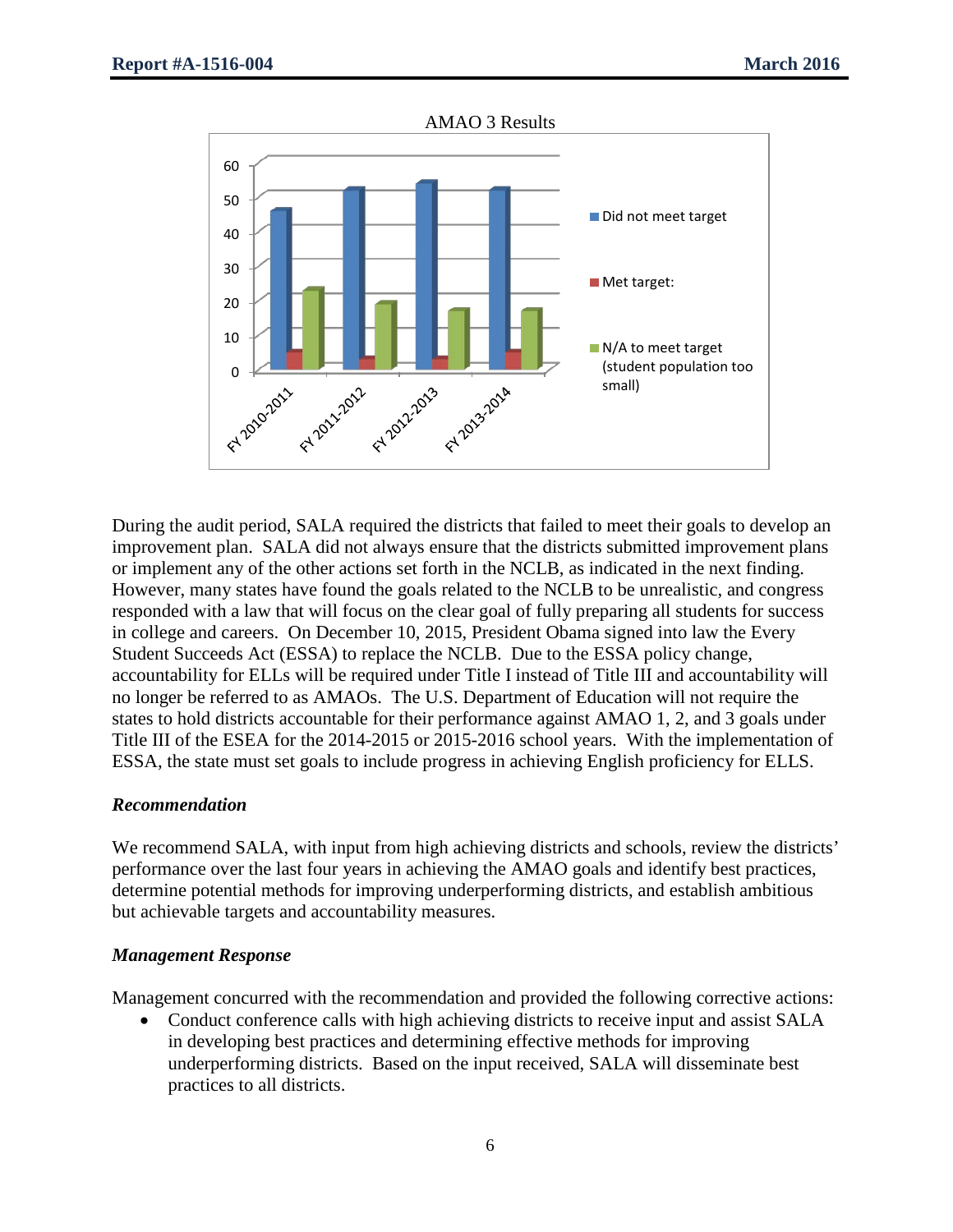- Meet with SALA support team to receive feedback and suggestions on proposed solutions.
- Meet with Accountability, Research and Measurement (ARM) and the Office of Federal Programs (OFP) to develop ambitious but achievable English Language Learner (ELL) achievement targets and accountability measures.
- Communicate expectations regularly and consistently to Local Education Agencies (LEAs).
- Update District ELL Plan template in rule to include ELL achievement focus.
- Feature ELL best practice on each monthly conference call with LEAs.

# Finding 2: SALA did not ensure the districts submitted required improvement plans

Section 3122(b)(2) of the NCLB states, "If a State educational agency determines, based on the annual measurable achievement objectives described in subsection (a), that an eligible entity has failed to make progress toward meeting such objective for 2 consecutive years, the agency shall require the entity to develop an improvement plan that will ensure that the entity meets such objectives. The improvement plan shall specifically address the factors that prevented the entity from achieving such objectives."

The FY 2014-15 AMAO scores had not yet been released at the time of this audit; we therefore used the AMAO results for FY 2012-13 and FY 2013-14 for testing purposes. We reviewed improvement plans to determine if the districts that were required to submit improvement plans for FY 2014-15 did indeed submit the plans to SALA. Based on the FY 2012-13 and FY 2013- 14 AMAO results, 18 of the 74 districts had too few students to test and 7 did not receive Title III funds; therefore, they were not required to submit improvement plans. Of the 49 remaining districts, 48 (98%) were required to submit improvement plans based on their AMAO results. The improvement plans were due to SALA by March 9, 2015. SALA was unable to provide improvement plans for 18 (38%) of the 48 districts. SALA did utilize a spreadsheet to track the receipt of the improvement plans, but did not follow up with the districts that failed to submit their plans.

Per section 3122(b)(3) of the NCLB, "During the development of the improvement plan described in paragraph (2), and throughout its implementation, the State educational agency shall

- (A)provide technical assistance to the eligible entity;
- (B) provide technical assistance, if applicable, to schools served by such entity under subpart 1 that need assistance to enable the schools to meet the annual measurable achievement objectives described in subsection (a);
- (C) develop, in consultation with the entity, professional development strategies, and activities, based on scientifically based research, that the agency will use to meet such objectives;
- (D)require such entity to utilize such strategies and activities; and
- (E) develop, in consultation with the entity, a plan to incorporate strategies and methodologies, based on scientifically based research, to improve the specific program or method of instruction provided to limited English proficient children."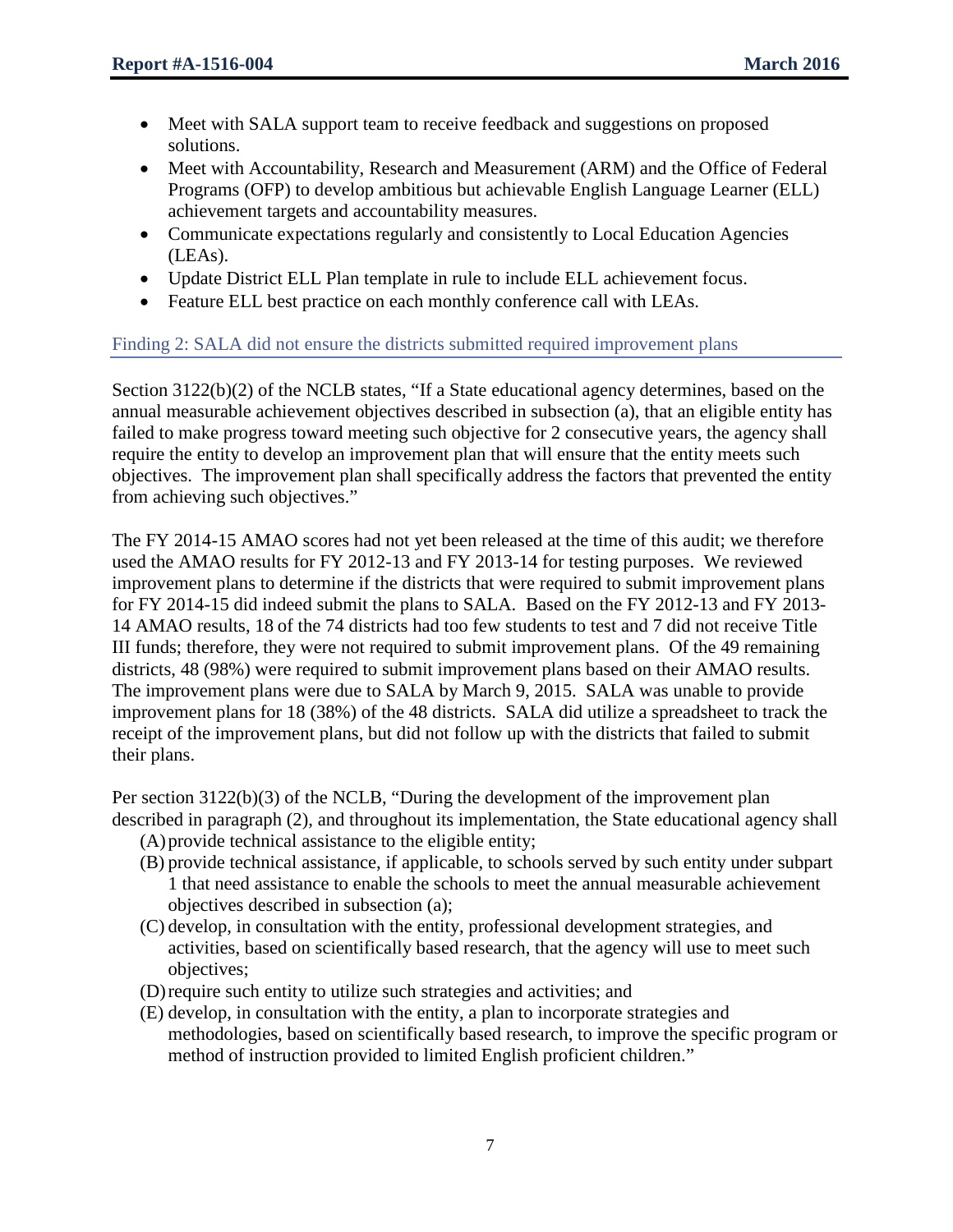Per SALA, technical assistance was not provided to the districts based on the improvement plans and actions were not implemented, as set forth in the NCLB, in order to assist the districts in meeting the AMAO goals.

Section 3122(b)(4) of the NCLB further states, "If a State educational agency determines that an eligible entity has failed to meet the annual measurable achievement objectives described in subsection (a) for 4 consecutive years, the agency shall (A) require such entity to modify the entity's curriculum, program, and method of instruction; or (B)(i) make a determination whether the entity shall continue to receive funds related to the entity's failure to meet such objectives; and (ii) require such entity to replace educational personnel relevant to the entity's failure to meet such objectives."

From FY 2010-11 to FY 2013-14, 12 districts did not meet the AMAO 1 goal for four consecutive years, and 24 districts did not meet the AMAO 2 goal for four consecutive years. SALA did not implement the required actions set forth in NCLB, only requiring the districts to submit another improvement plan.

By failing to ensure districts submit required improvement plans and implement corrective actions set forth in the NCLB, SALA cannot effectively ensure the districts are helping ELL students make gains in the attainment of English proficiency.

# *Recommendation*

We recommend SALA develop procedures to ensure districts not meeting their goals take appropriate corrective action, and provide technical assistance to those districts. We also recommend SALA identify and disseminate best practices used by districts that are successfully meeting the goals.

# *Management Response*

Management concurred with the recommendation and provided the following corrective actions:

- Develop procedures for follow up, corrective action and technical assistance.
- Develop SALA Global Monitoring Matrix indicating both evidence and progress, including English for Speakers of Other Languages (ESOL) self-monitoring and required improvement plans and SALA reports.

# Finding 3: SALA is not effectively monitoring the districts

Section V.A. of the Consent Decree states, "The Florida Department of Education shall regularly monitor local school districts to ensure compliance with the provisions of this agreement pursuant to federal and state law and regulations including Section 229.565, Florida Statutes (Educational Evaluation Procedures), and Section 228.2001, Florida Statutes (Florida Educational Equity Act)." The consent decree further states, "Monitoring shall include periodic review of (1) program compliance, (2) equal access under the Florida Educational Equity Act, and (3) review of program effectiveness."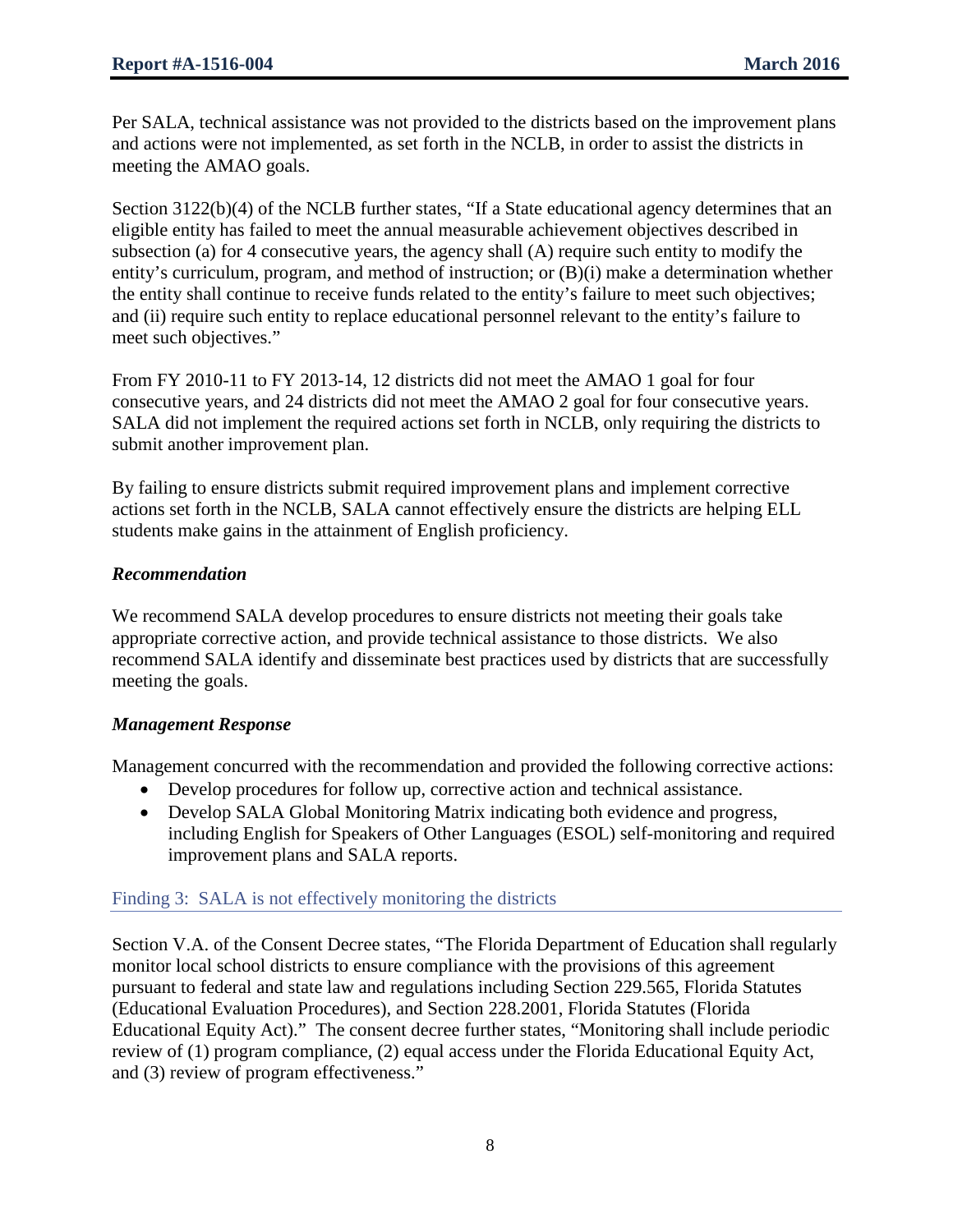In order to aid their monitoring efforts, SALA developed a risk assessment to identify those districts with higher risk and therefore higher need for department monitoring. The risk assessment includes several risk factors, such as the number of ELLs in the district, districts that received Title III grants, number of years since the last monitoring, and achievement of AMAOs. Based on the scored risk factors in the risk assessment and personal judgment, SALA selects districts for onsite monitoring and desktop monitoring. The districts not selected for onsite or desktop monitoring are required to submit a self-monitoring report.

Our review of the risk assessment revealed a flaw in the scoring of the AMAO risk factor. SALA's intent was to assign each district two points per AMAO goal not achieved in the previous three years, with a maximum of 18 points assigned. Instead of assigning points to those districts that **did not** achieve their AMAO goals, SALA was incorrectly assigning points to the districts that **did** meet their AMAO goals. This error allowed those districts who had not met their goals to receive a lower risk rating, resulting in districts being selected for monitoring based on inaccurate risk calculations.

SALA selected seven districts for onsite monitoring visits. SALA provided monitoring reports for six of the seven districts (86%), indicating they did not complete a report for the remaining district because it was a follow-up visit. SALA selected four districts for desktop monitoring. SALA provided reports for three of the four districts (75%). SALA did not complete the desktop review of the remaining district due to an oversight.

The remaining 63 districts were required to submit a self-monitoring report by May 1, 2015. Thirty-nine districts (62%) submitted a self-monitoring report. Six of these 39 were late, ranging from 3 to 38 days late. Upon SALA's request, another 13 districts submitted the self-monitoring reports during the audit. As of December 9, 2015, 11 districts had not yet submitted their selfmonitoring reports. The districts receiving Title III grants are also required to submit Title III self-monitoring documents. Each of the 52 districts receiving a Title III grant submitted the required documents.

The monitoring conducted by SALA is inconsistent due, in part, to the lack of policies and procedures. Some SALA personnel did not find it necessary to take notes and document the site visit, as they felt the districts had been complying with regulations in previous years. SALA did not require personnel to obtain supporting documentation during the site visits. The inconsistency in monitoring limits SALA's ability to demonstrate the districts' compliance with federal and state regulations and achievement of the overall goal of the program.

# *Recommendation*

We recommend SALA develop policies and procedures in order to ensure the quality and consistency of the monitoring process. We also recommend SALA review its risk assessment methodology and ensure it more accurately reflects the risks associated with the districts.

# *Management Response*

Management concurred with the recommendation and provided the following corrective actions: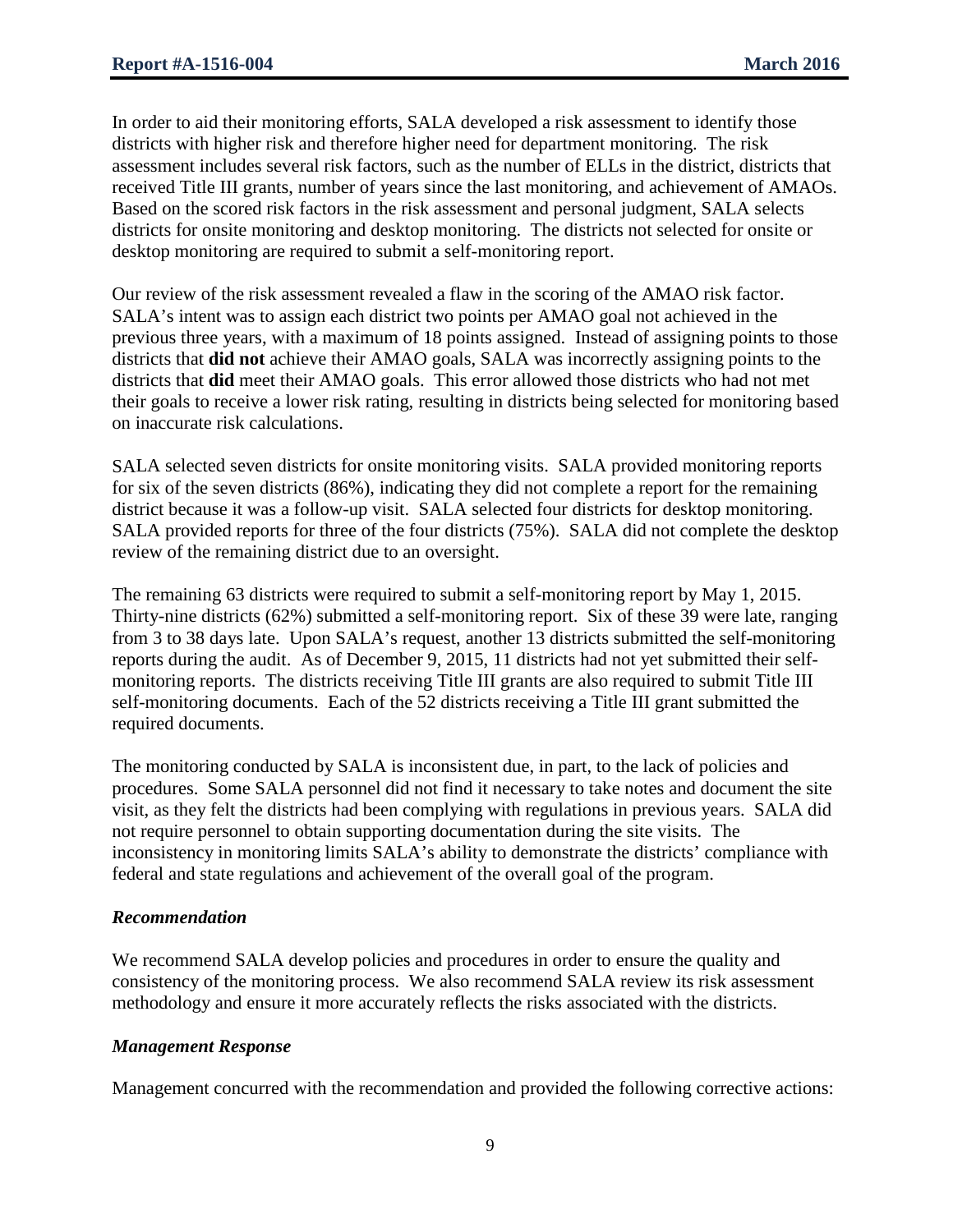- Streamline Title III and ESOL monitoring processes and reports.
- Review and improve risk analysis processes.
- Develop written monitoring procedures to include protocol and rubrics to ensure consistency and fidelity in monitoring process (objective, supporting documentation and evidence-based measures).

#### Finding 4: District expenditures were not supplemental

Section 3115(c)(1) of the NCLB states, "An eligible entity receiving funds under section 3114(a) shall use the funds (1) to increase the English proficiency of limited English proficient children by providing high quality language instruction educational programs that are based on scientifically based research demonstrating the effectiveness of the programs in increasing (A) English proficiency; and (B) student academic achievement in the core academic subjects." Section 3115(g) further states, "Federal funds made available under this subpart shall be used so as to supplement the level of Federal, State, and local public funds that, in the absence of such availability, would have been expended for programs for limited English proficient children and immigrant children and youth and in no case to supplant such Federal, State, and local public funds."

Of the 74 districts, 52 received federal Title III funds in FY 2014-15. We sampled six districts to determine if Title III fund expenditures aligned with the requirements of the NCLB. The districts selected for testing were Leon, Bay, Manatee, Sarasota, Sumter, and Desoto. We compared the grant budgets to the 399 disbursement forms and detailed expenditure reports to ensure the selected districts spent funds in accordance with grant terms and reconciled the expenditures to the disbursements. Manatee's 399 report for the Title III grant did not reconcile with the detailed expenditure report. The 399 disbursement report totaled \$616,906.07, whereas the expenditure report totaled \$613,536.02, a difference of \$3,370.05. Per Manatee personnel, a portion of the expense belonged in the FY 2015-16 grant and was incorrectly charged to the FY 2014-15 Title III grant. Upon notice of the error, district personnel stated they were preparing to submit a revised 399 to the department.

We additionally selected a sample of expenditures from these six districts for detailed testing. We reviewed the sampled expenditures and supporting documentation to ensure the expenses were allowable and to ensure the Title III and Immigration grant funds supplemented, rather than supplanted, the state, local, and other federal funds. We noted three questionable expenditures in Manatee's Title III expenditure report. The district purchased 56 Tampa Bay Rays tickets at a cost of \$1,410.00 and a shredder for \$95.99. The district also hosted two field trips for a group of approximately 50 immigrant students at Dayspring Episcopal Conference Center at a cost of \$1,200.00. The district provided the following justification for the expenditures:

"The shredder was purchased so that we can shred documents that have student information on them and to also dispose of documents that might have employee numbers or personal information on them. Both Day Springs Contract and Tampa Bay Rays were part of our ESOL/Immigrant summer program. This program was a continuation of the mentoring program for 50 ESOL and Immigrant middle and high schoolers. These students had access to use Lenovo tablets all school year to complete projects, research and build both acculturation and